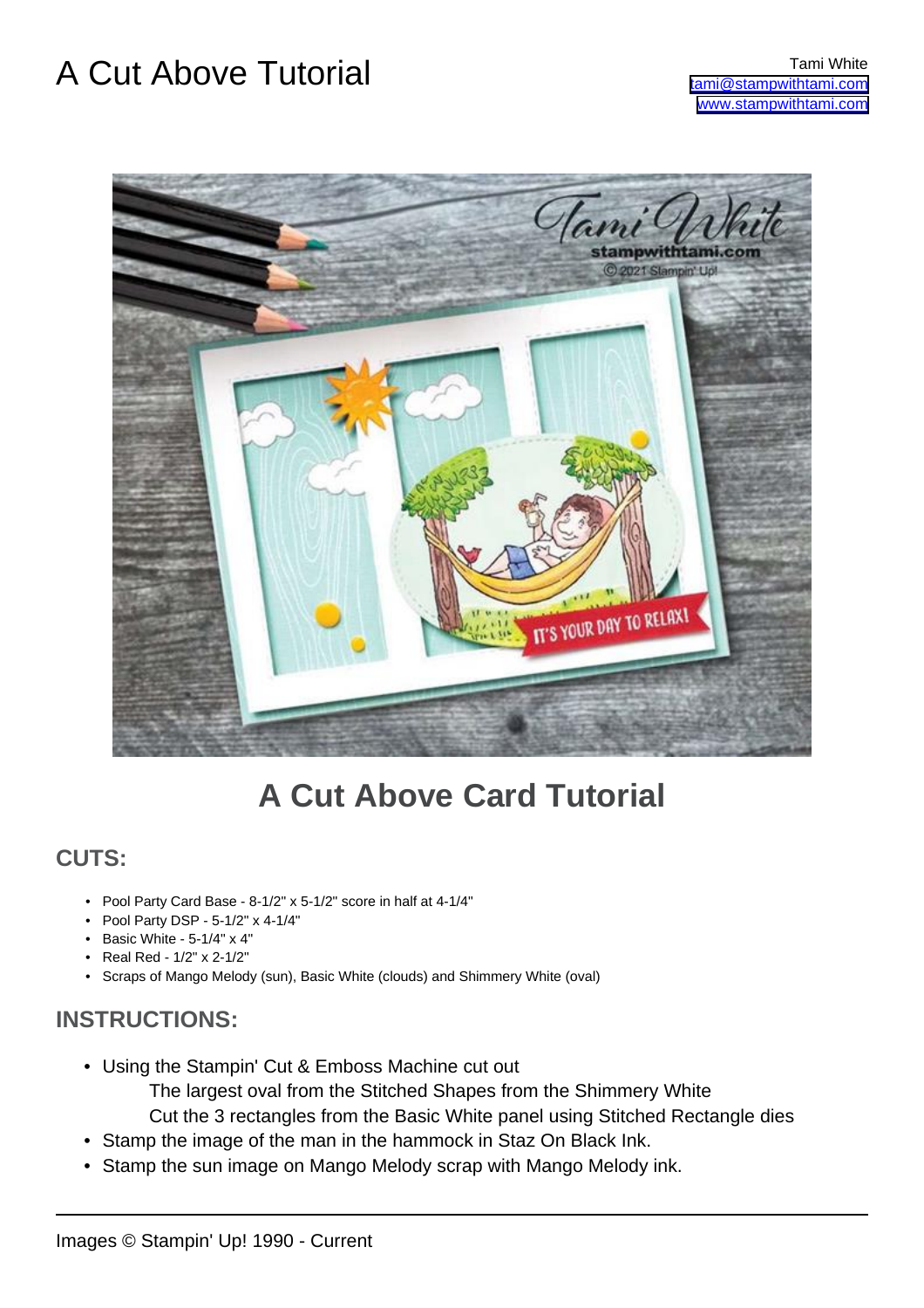## A Cut Above Tutorial Tami White

- Stamp the clouds images on Basic White with Smoky Slate ink.
- Stamp the words on the Real Red strip in Versamark ink. Pour White Stampin' Emboss Powder over the top and heat emboss with the Heat Tool.
- Color the oval image with Watercolor Pencils. Blend with the Blender Pens.
- Use the Pool Party Stampin' Blends for the background sky.
- Use the white Watercolor Pencil to add effect to the sun image.
- Cut out the clouds and sun with Paper Snips.
- Cut the banner ends of the word strip with the Triple Banner Punch. Attach the clouds with Seal Adhesive.
- Attach the designer paper to the card base with Foam Strips.
- Attach the sun with Seal Adhesive.
- Attach the oval with Stampin' Dimensionals. Attach the banner to the oval with Seal Adhesive.
- Attach Resin Dots.